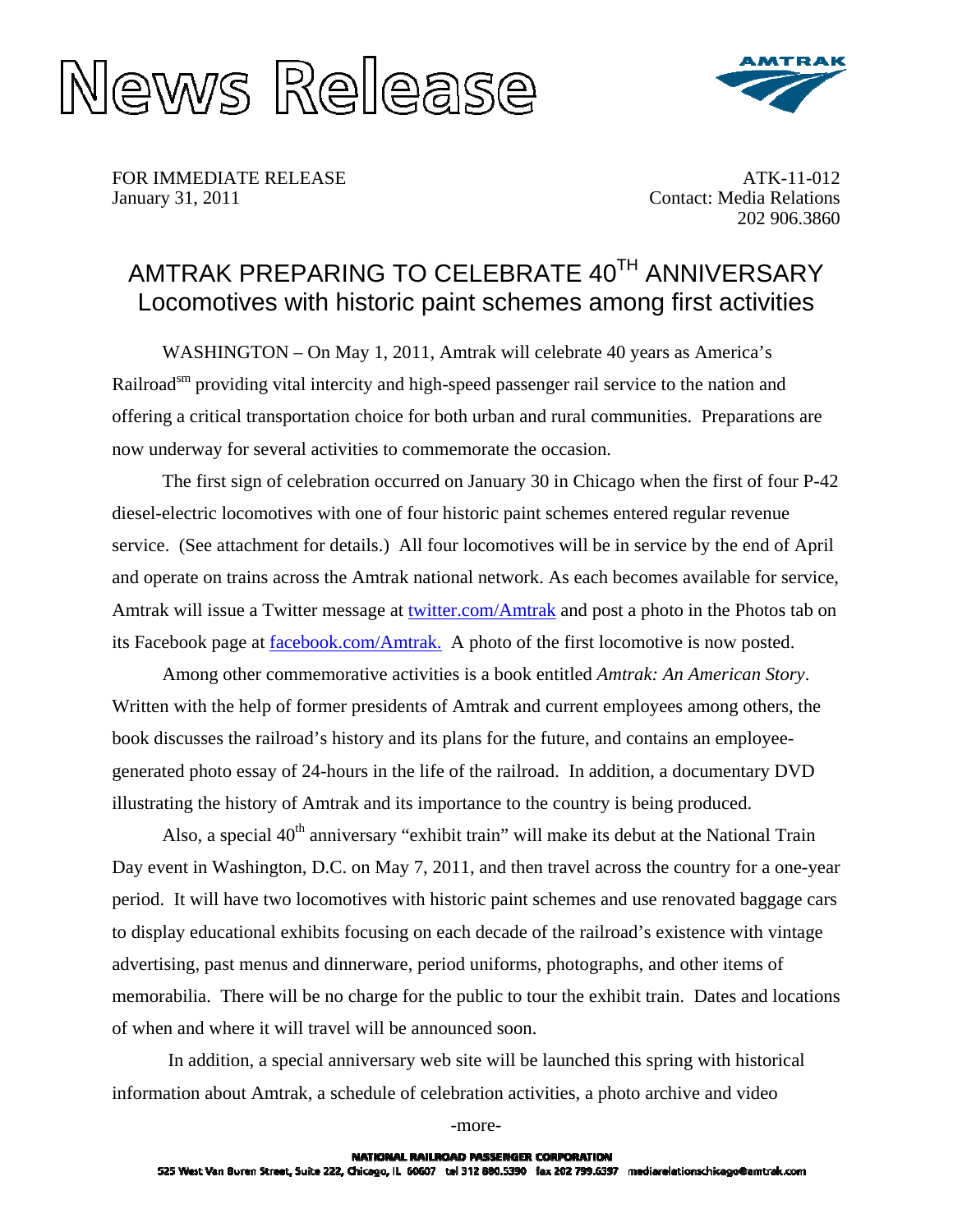library, and a virtual tour of the exhibit train with a map that will track its journey across the country.

Furthermore, the book and documentary DVD will be available for purchase this spring along with other anniversary merchandise in the retail center aboard the exhibit train and at the [Amtrak online store](http://store.amtrak.com/), among other locations.

Additional information about celebration activities will be provided as the May 1 anniversary date approaches.

## **About Amtrak®:**

Amtrak is America's Railroad<sup>sm</sup>, the nation's intercity passenger rail provider and its only high-speed rail operator. A record 28.7 million passengers traveled on Amtrak in FY 2010 on more than 300 daily trains – at speeds up to 150 mph (241 kph) – that connect 46 states, the District of Columbia and three Canadian Provinces. Amtrak operates trains in partnership with 15 states and four commuter rail agencies. Amtrak also is a strong financial performer achieving an 85 percent cost-recovery ratio in FY 2010. Enjoy the journey<sup>sm</sup> at **[Amtrak.com](http://amtrak.com/servlet/ContentServer?pagename=Amtrak/HomePage)** or call 800-USA-RAIL for schedules, fares and more information. Join us on Facebook at [facebook.com/Amtrak](http://www.facebook.com/Amtrak) and follow us on Twitter at [twitter.com/Amtrak.](http://twitter.com/Amtrak)

#attachment#